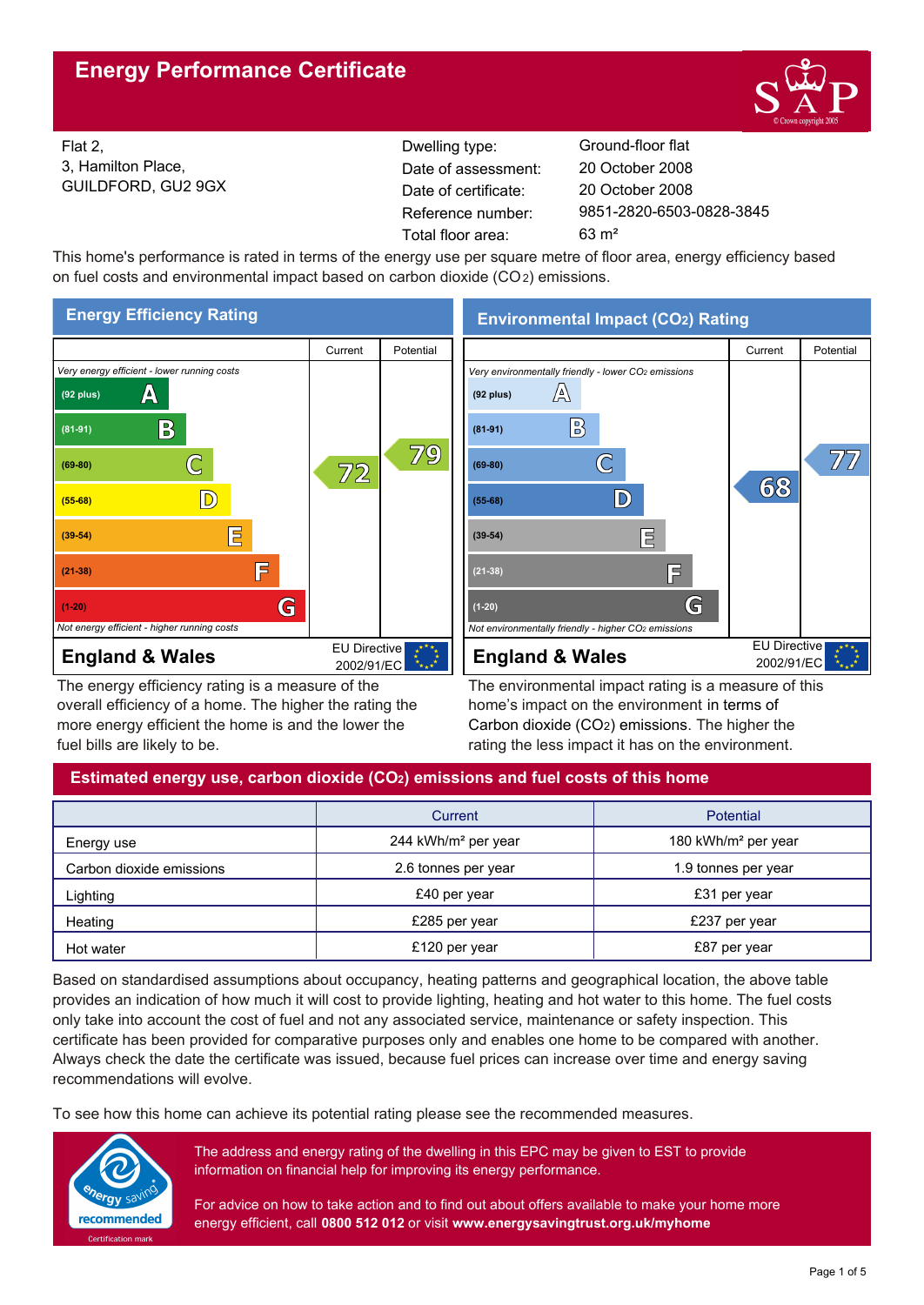### **About this document**

The Energy Performance Certificate for this dwelling was produced following an energy assessment undertaken by a qualified assessor, accredited by Elmhurst Energy Systems, to a scheme authorised by the Government. This certificate was produced using the RdSAP 2005 assessment methodology and has been produced under the Energy Performance of Buildings (Certificates and Inspections) (England and Wales) Regulations 2007 as amended. A copy of the certificate has been lodged on a national register.

| Assessor's accreditation number: | EES/002004                                     |
|----------------------------------|------------------------------------------------|
| Assessor's name:                 | Gary John Ryan                                 |
| Company name/trading name:       | <b>Energy Assess UK Limited</b>                |
| Address:                         | 5 Bryanstone Close, Guildford, Surrey, GU2 9UJ |
| Phone number:                    | 07894 801 963                                  |
| Fax number:                      | 01483 829557                                   |
| E-mail address:                  | gary@energyassessuk.com                        |
| Related party disclosure:        |                                                |

### **If you have a complaint or wish to confirm that the certificate is genuine**

Details of the assessor and the relevant accreditation scheme are as above. You can get contact details of the accreditation scheme from their website at www.elmhurstenergy.co.uk together with details of their procedures for confirming authenticity of a certificate and for making a complaint.

### **About the building's performance ratings**

The ratings on the certificate provide a measure of the building's overall energy efficiency and its environmental impact, calculated in accordance with a national methodology that takes into account factors such as insulation, heating and hot water systems, ventilation and fuels used. The average Energy Efficiency Rating for a dwelling in England and Wales is band E (rating 46).

Not all buildings are used in the same way, so energy ratings use 'standard occupancy' assumptions which may be different from the specific way you use your home. Different methods of calculation are used for homes and for other buildings. Details can be found at www.communities.gov.uk/epbd.

Buildings that are more energy efficient use less energy, save money and help protect the environment. A building with a rating of 100 would cost almost nothing to heat and light and would cause almost no carbon emissions. The potential ratings on the certificate describe how close this building could get to 100 if all the cost effective recommended improvements were implemented.

### **About the impact of buildings on the environment**

One of the biggest contributors to global warming is carbon dioxide. The way we use energy in buildings causes emissions of carbon. The energy we use for heating, lighting and power in homes produces over a quarter of the UK's carbon dioxide emissions and other buildings produce a further one-sixth.

The average household causes about 6 tonnes of carbon dioxide every year. Adopting the recommendations in this report can reduce emissions and protect the environment. You could reduce emissions even more by switching to renewable energy sources. In addition there are many simple everyday measures that will save money, improve comfort and reduce the impact on the environment. Some examples are given at the end of this report.

#### **Visit the Government's website at www.communities.gov.uk/epbd to:**

- Find how to confirm the authenticity of an energy performance certificate
- Find how to make a complaint about a certificate or the assessor who produced it •
- Learn more about the national register where this certificate has been lodged •
- Learn more about energy efficiency and reducing energy consumption •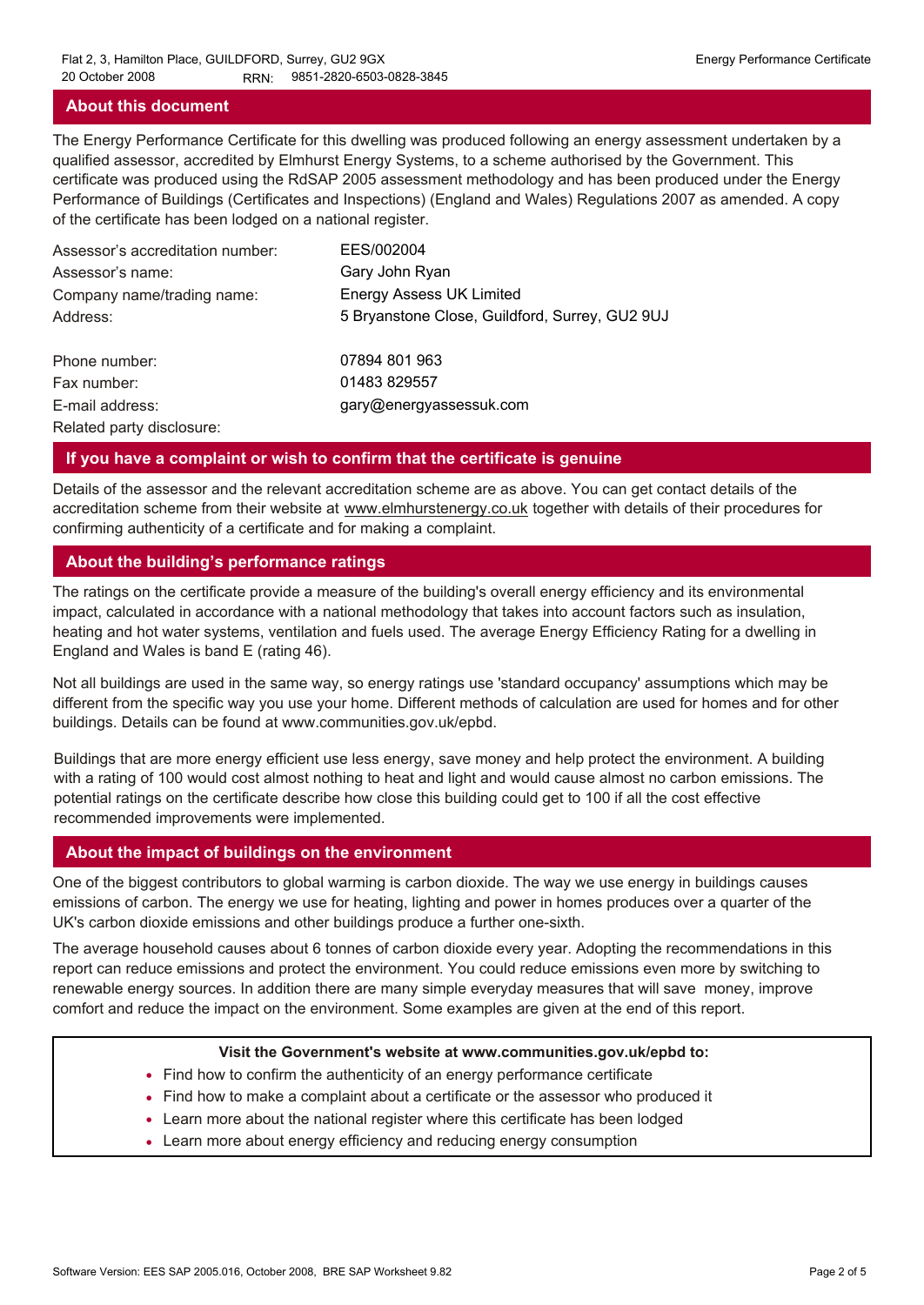Flat 2, 3, Hamilton Place, GUILDFORD, GU2 9GX Date of certificate:

Reference number: 9851-2820-6503-0828-3845 20 October 2008

## **Summary of this home's energy performance related features**

The following is an assessment of the key individual elements that have an impact on this home's performance rating. Each element is assessed against the following scale: Very poor / Poor / Average / Good / Very good.

| Description<br>Elements                   |                                             | Current performance      |               |
|-------------------------------------------|---------------------------------------------|--------------------------|---------------|
|                                           |                                             | <b>Energy Efficiency</b> | Environmental |
| Walls                                     | Cavity wall, as built, insulated (assumed)  | Good                     | Good          |
| Roof                                      | (another dwelling above)                    |                          |               |
| Floor                                     | Solid, no insulation (assumed)              |                          |               |
| <b>Windows</b>                            | Partial double glazing                      | Poor                     | Poor          |
| Main heating                              | Boiler and radiators, mains gas             | Average                  | Good          |
| Main heating controls                     | Programmer, room thermostat and TRVs        | Average                  | Average       |
| Secondary heating                         | None                                        |                          |               |
| Hot water                                 | From main system                            | Average                  | Good          |
| Lighting                                  | Low energy lighting in 70% of fixed outlets | Very good                | Very good     |
| Current energy efficiency rating          |                                             | C <sub>72</sub>          |               |
| Current environmental impact (CO2) rating |                                             |                          | D 68          |

**Low and zero carbon energy sources**

None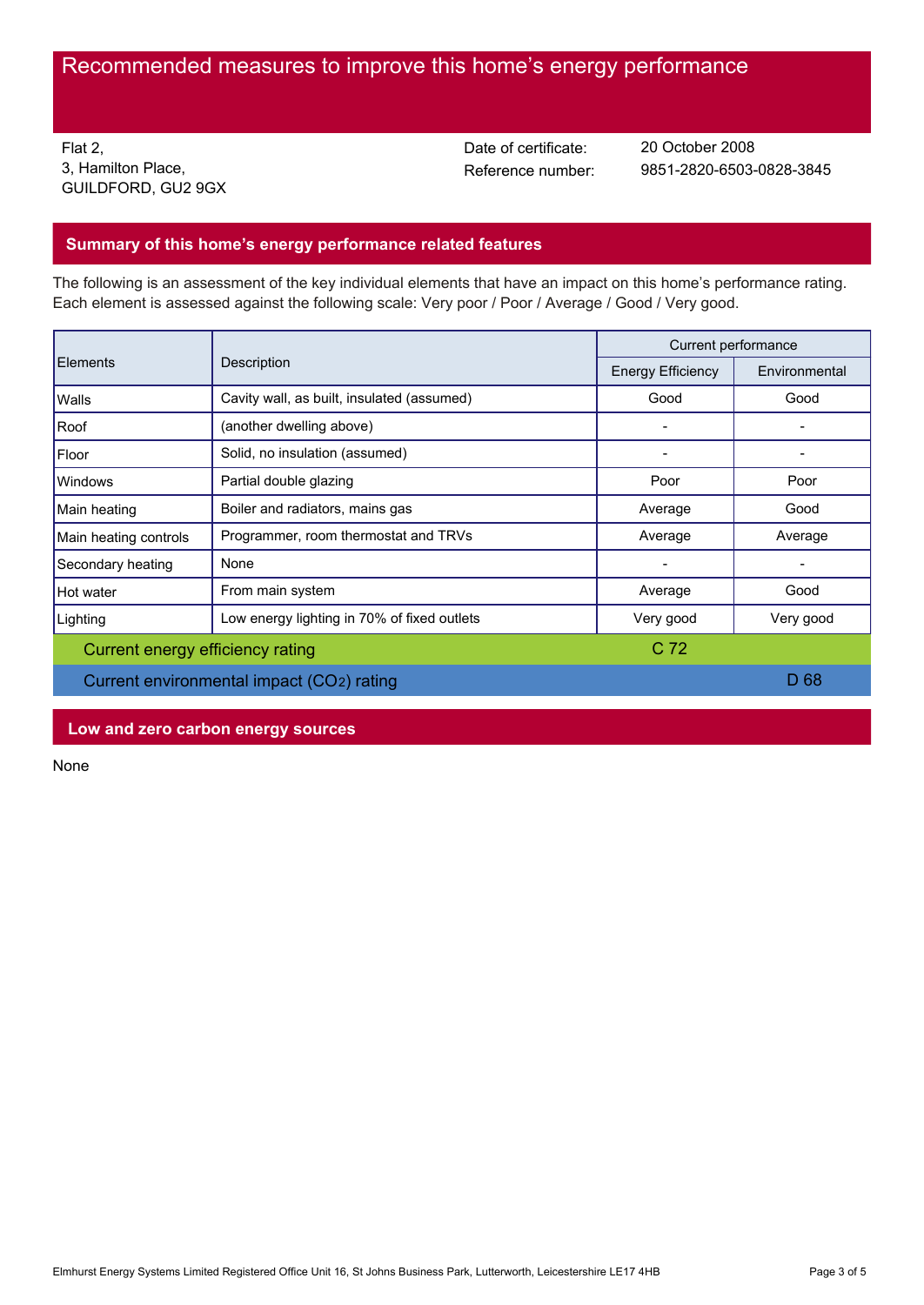## **Recommendations**

The measures below are cost effective. The performance ratings after improvement listed below are cumulative, that is they assume the improvements have been installed in the order that they appear in the table.

|                                                 | <b>Typical savings</b> | Performance ratings after improvement |                      |  |  |  |
|-------------------------------------------------|------------------------|---------------------------------------|----------------------|--|--|--|
| Lower cost measures (up to £500)                | per year               | Energy efficiency                     | Environmental impact |  |  |  |
| Low energy lighting for all fixed outlets<br>1. | £7                     | C 73                                  | D 68                 |  |  |  |
| Sub-total                                       | £7                     |                                       |                      |  |  |  |
| Higher cost measures (over £500)                |                        |                                       |                      |  |  |  |
| 2 Replace boiler with Band A condensing boiler  | £84                    | C 79                                  | C 77                 |  |  |  |
| Total                                           | £91                    |                                       |                      |  |  |  |
| Potential energy efficiency rating              |                        | C 79                                  |                      |  |  |  |
| Potential environmental impact (CO2) rating     |                        |                                       | C 77                 |  |  |  |

## **Further measures to achieve even higher standards**

### None

Improvements to the energy efficiency and environmental impact ratings will usually be in step with each other. However, they can sometimes diverge because reduced energy costs are not always accompanied by a reduction in carbon dioxide (CO2) emissions.